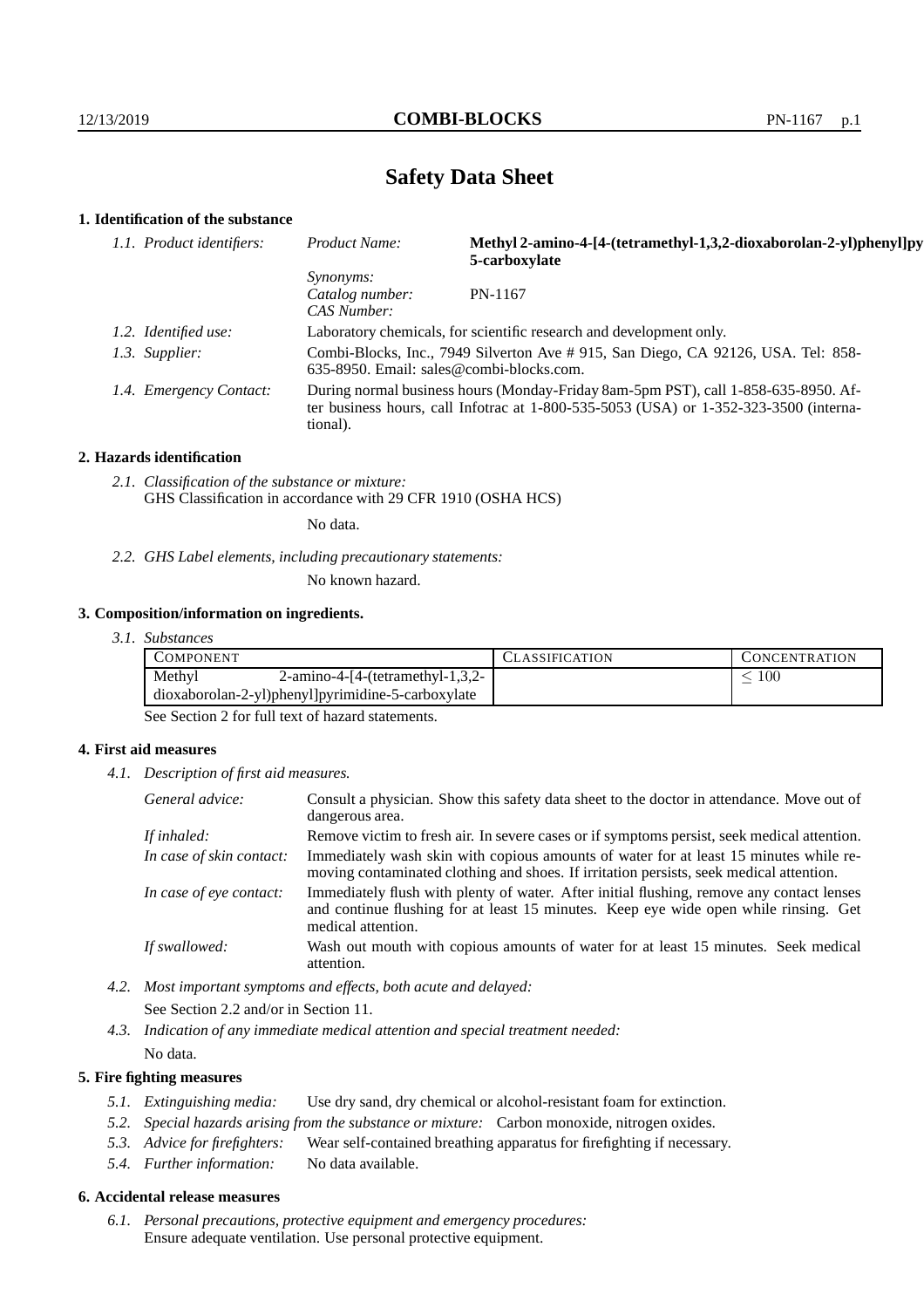| 6.2. Environmental precautions:                                                                    |                                                                                                                                                                                                                                                                    |  |
|----------------------------------------------------------------------------------------------------|--------------------------------------------------------------------------------------------------------------------------------------------------------------------------------------------------------------------------------------------------------------------|--|
| Should not be released into the environment. See Section 12 for additional ecological information. |                                                                                                                                                                                                                                                                    |  |
| 6.3. Methods and materials for containment and cleaning up:                                        |                                                                                                                                                                                                                                                                    |  |
| Sweep up or vacuum up spillage and collect in suitable container for disposal.                     |                                                                                                                                                                                                                                                                    |  |
| 6.4. Reference to other sections:                                                                  |                                                                                                                                                                                                                                                                    |  |
| Refer to protective measures listed in Sections 8 and 13.                                          |                                                                                                                                                                                                                                                                    |  |
| 7. Handling and storage                                                                            |                                                                                                                                                                                                                                                                    |  |
|                                                                                                    | 7.1. Precautions for safe handling: Avoid contact with skin and eyes. Avoid inhalation of vapour or mist. Keep away<br>from sources of ignition - No smoking. Take measures to prevent the build up of electro-<br>static charge. For precautions see section 2.2. |  |
|                                                                                                    | 7.2. Conditions for safe storage, including any incompatibilities: Store refrigerated. Keep container tightly closed in<br>a dry and well-ventilated place. Containers which are opened must be carefully resealed<br>and kept upright to prevent leakage.         |  |
| 7.3. Specific end use(s):                                                                          | Laboratory chemicals, for scientific research and development only.                                                                                                                                                                                                |  |
| 8. Exposure Controls / Personal protection                                                         |                                                                                                                                                                                                                                                                    |  |
| 8.1. Control parameters:                                                                           |                                                                                                                                                                                                                                                                    |  |
|                                                                                                    | Components with workplace control parameters: Contains no substances with occupational exposure limit values.                                                                                                                                                      |  |
| 8.2. Exposure controls:                                                                            |                                                                                                                                                                                                                                                                    |  |
|                                                                                                    | Appropriate engineering controls: Ensure that eyewash stations and safety showers are close to the workstation<br>location. Ensure adequate ventilation, especially in confined areas.                                                                             |  |
| Personal protective equipment:                                                                     |                                                                                                                                                                                                                                                                    |  |
| Eye/face protection:                                                                               | Wear appropriate protective eyeglasses or chemical safety goggles as described by OSHA's<br>eye and face protection regulations in 29 CFR 1910.133 or European Standard EN166.                                                                                     |  |
| Skin protection:                                                                                   | Handle with gloves. Gloves must be inspected prior to use. Use proper glove removal<br>technique (without touching glove's outer surface) to avoid skin contact with this product.                                                                                 |  |

# **8. Exposure Controls / Personal protection**

| Eye/face protection:               | Wear appropriate protective eyeglasses or chemical safety goggles as described by OSHA's<br>eye and face protection regulations in 29 CFR 1910.133 or European Standard EN166.                                                                                                                                         |
|------------------------------------|------------------------------------------------------------------------------------------------------------------------------------------------------------------------------------------------------------------------------------------------------------------------------------------------------------------------|
| Skin protection:                   | Handle with gloves. Gloves must be inspected prior to use. Use proper glove removal<br>technique (without touching glove's outer surface) to avoid skin contact with this product.<br>Dispose of contaminated gloves after use in accordance with applicable laws and good<br>laboratory practices. Wash and dry hands |
| <b>Body Protection:</b>            | Complete suit protecting against chemicals, Flame retardant antistatic protective clothing.,<br>The type of protective equipment must be selected according to the concentration and<br>amount of the dangerous substance at the specific workplace.                                                                   |
| Respiratory protection:            |                                                                                                                                                                                                                                                                                                                        |
| Control of environmental exposure: | Prevent further leakage or spillage if safe to do so. Do not let product enter<br>drains.                                                                                                                                                                                                                              |

# **9. Physical and chemical properties**

*9.1. Information on basic physical and chemical properties*

| (a)                        | Appearance:                                   | No data  |
|----------------------------|-----------------------------------------------|----------|
| (b)                        | Odour:                                        | No data  |
| (c)                        | Odour Threshold:                              | No data  |
| (d)                        | pH:                                           | No data  |
| (e)                        | Melting point/freezing point:                 | No date. |
| (f)                        | Initial boiling point and boiling range:      | No data  |
| (g)                        | Flash point:                                  | No data  |
| (h)                        | Evaporatoin rate:                             | No data  |
| (i)                        | Flammability (solid, gas):                    | No data  |
| (j)                        | Upper/lower flammability or explosive limits: | No data  |
| $\rm(k)$                   | Vapour pressure:                              | No data  |
| $\left( \mathrm{l}\right)$ | Vapour density:                               | No data  |
| (m)                        | Relative density:                             | No data  |
| (n)                        | Water solubility:                             | No data  |
| $\circ$                    | Partition coefficient: n-octanol/water:       | No data  |
| (p)                        | Auto-ignition:                                | No data  |
| (q)                        | Decomposition temperature:                    | No data  |
| (r)                        | Viscosity:                                    | No data  |
| (s)                        | Explosive properties:                         | No data  |
| (t)                        | Oxidizing properties:                         | No data  |